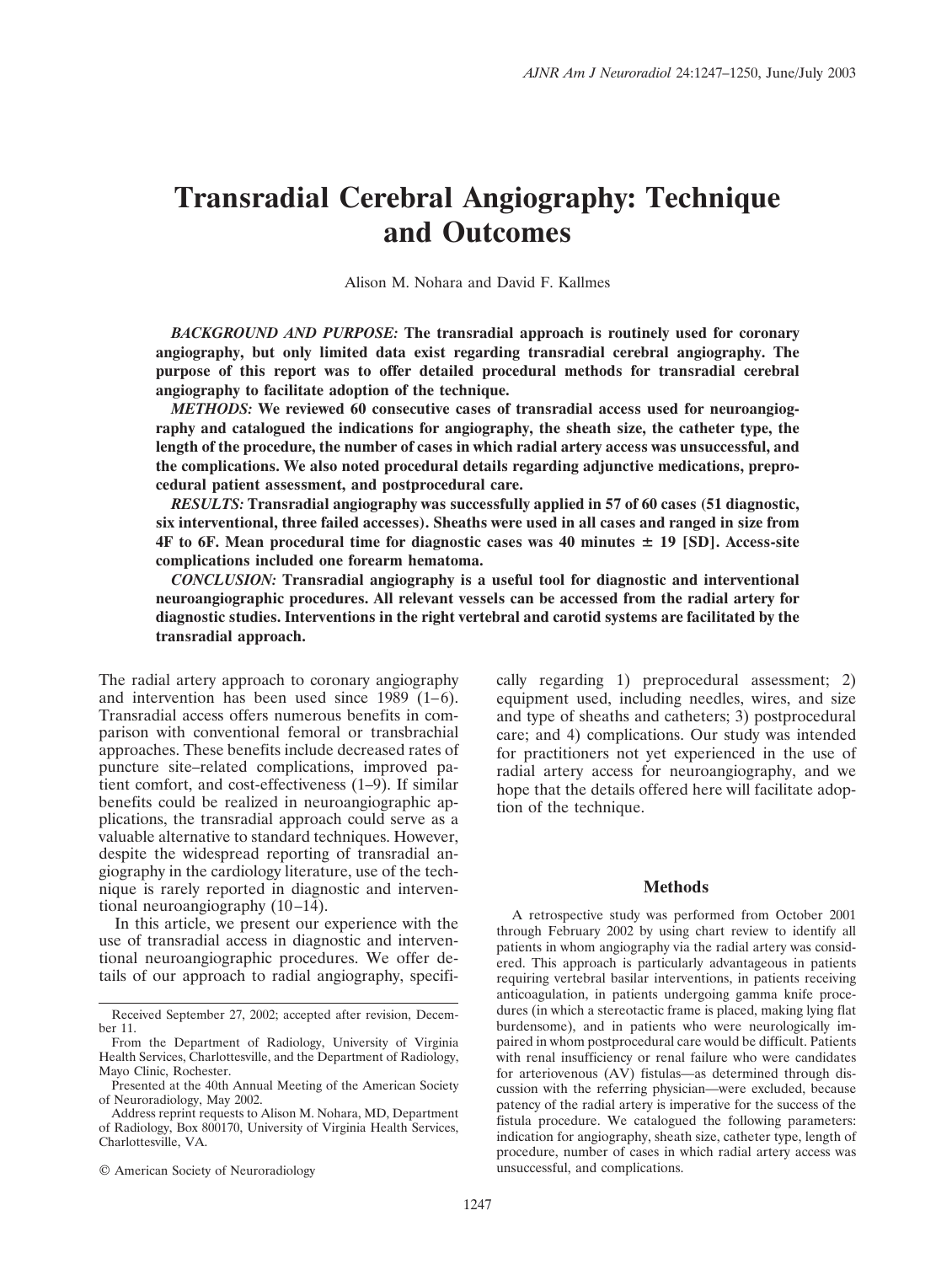#### *Procedural Protocol*

Before considering radial artery access, patients were examined to confirm patency of the palmar arch. We performed a visual Allen test, for which blanching of the palm was eradicated within 7 seconds after release of the ulnar artery, while still compressing the radial artery (15). In addition, a Doppler probe was placed over the expected region of the palmar arch to determine whether arterial signal intensity remained present during compression of the radial artery. Finally, in equivocal cases after visual Allen testing and Doppler insonation, a pulse oximeter was placed on the patient's thumb, and the radial artery compressed; patency of the palmar arch was considered present if a strong waveform remained and the percentage of oxygen saturation remained unchanged.

A modified armboard was used to support the extremity. Puncture of the radial artery was performed approximately 2 cm cephalic to the radial styloid. The right radial artery was used in preference to the left radial artery, except in rare instances, as detailed later. After subcutaneous infiltration with 1% lidocaine (Abbott Laboratories, North Chicago, IL) buffered with 8.4% sodium bicarbonate (Abbott Laboratories) a 21-gauge needle was used to enter the radial artery. After arterial entry was achieved, a 0.018-inch guidewire was inserted. (micropuncture set; Cook, Inc, Bloomington, IN). Although single-wall puncture was considered ideal, the needle frequently passed through both arterial walls before is was retracted and the wire inserted. The sheath (radial sheaths, 4F, 5F, and 6F; Cook) was then advanced over the wire. After sheath placement, verapamil 3 mg (American Pharmaceutical, Los Angeles, CA) was injected through the sheath sideport for spasm prophylaxis. Early in our experience, we noted that a pressurized sodium chloride infusion through the sheath, as routinely used in transfemoral cerebral angiography, was painful for some patients. We ascribed this finding to the fact that radial artery spasm at the sheath tip might have caused transluminal exudation of the infused solution. Therefore, we avoided continuous sodium chloride flushing of the sheath and instead simply filled the sideport of the sheath with 1000–2000 U of heparin (American Pharmaceutical) immediately after sheath placement.

After placement of the sheath, a straight 0.035-inch wire, either a Bentson (Cook) or Terumo (Boston Scientific/Meditech, Natick, MA) wire, was used to navigate the arm vasculature. Because our angiography table (Neurostar; Siemens, Essen, Germany) does not allow imaging lateral enough to include the arm, we gently advanced the wire without fluoroscopy to the level of the shoulder. Subsequently, we used fluoroscopic guidance to monitor all wire and catheter manipulations. The systemic administration of heparin (American Pharmaceutical) was used routinely, except when it was contraindicated because of medical or neurologic conditions, such as recent or ongoing hemorrhage.

#### *Catheter and Guidewire Selection*

For patients undergoing angiography for a workup of carotid stenosis, a pigtail catheter (Cook) was placed over a Bentson guidewire into the ascending aorta for arch aortography. In most cases, the wire and catheter was used to preferentially select the descending aorta. If difficulty was encountered in placing the pigtail into the ascending aorta rather than descending aorta, an angled 0.035-inch Terumo guidewire (Boston Scientific/Meditech) was used to select the ascending aorta. In cases in which angiography was limited to right vertebral or right carotid injections, a vertebral (Merit Medical, Angelton, TX) or hockey-stick curve (Angiodynamics, Inc, Queensbury, NY) was preferred. For selecting the right common carotid artery (CCA), which originates from the brachiocephalic artery in an acute angle via the transradial approach, catheters were custom steamed to exaggerate the distal curve. The right CCA could then be accessed by using an angled

guidewire (Terumo; Boston Scientific/Meditech). In cases requiring left carotid or left vertebral catheterization, a Simmons II catheter (Boston Scientific) was preferred. Simmons catheters were shaped either by tracking the catheter over a Bentson guidewire that had doubled back on itself after contacting the aortic valve or by allowing the curve of the catheter to elbow across the aortic arch. However, if the left CCA was known to originate from the brachiocephalic artery, a vertebral (Merit Medical) or hockey-stick (Angiodynamics) curve was used.

#### *Postprocedural Care*

At the termination of the angiographic study, the sheath was removed, and a wrist brace (RadStat, Merit Medical) was placed (10). If resistance was encountered during removal of the sheath, a second infusion of verapamil (American Pharmaceutical) was given. Anticoagulation was not reversed. The wrist brace was kept in place for 2–3 hours, depending on the amount of heparin administered during the procedure. If continued oozing or bleeding was noted at the time of initial brace removal, an additional 1 hour of bracing was used. Patients were allowed to sit up immediately after the procedure, if their medical condition allowed it. Close observation was maintained regarding the adequacy of distal tissue perfusion. Pulses were checked after adequate homeostasis was achieved; however, no further evaluation was performed to confirm the patency of the radial artery. Because patency of the palmar arch was determined before the onset of the study, candidates for AV fistulas were excluded, and the rate of long-term occlusion of the radial artery after catheterization (as determined at 1–6-month sonographic follow-up) is only  $3.6\%$  (16), it was believed that further postprocedural evaluation of patency was not necessary.

#### **Results**

We identified 60 patients who were considered for radial artery angiography, after patency of the palmar arch was confirmed. We did not keep track of cases in which results of the Allen test suggested inadequacy of the palmar arch, although we estimated that this occurred in approximately 10–20% of patients screened. The 60 cases included 50 diagnostic cases, seven interventional cases, and three failed attempts.

Sheath sizes were 4F ( $n = 3$ ), 5F ( $n = 52$ ), and 6F  $(n = 2)$ . The catheters used included the following: pigtail ( $n = 26$ ; Cook), Simmons II ( $n = 41$ ; Boston Scientific), vertebral ( $n = 17$ ; Merit Medical), hockey-stick 2 ( $n = 6$ ; Angiodynamics), WA Hospital cerebral ( $n = 2$ ; Cook), Berenstein Soft-Vu catheter  $(n = 1;$  Angiodynamics), Simmons hydrophilic catheter ( $n = 1$ ; Boston Scientific), and Envoy ( $n = 2$ ; Cordis, Miami, FL).

A total of 15 aortic arch injections were performed. In the diagnostic cases, selective injections involved the following: right CCA  $(n = 34)$ , right internal carotid artery (ICA) ( $n = 16$ ), left CCA ( $n = 31$ ), left ICA (n = 14), right vertebral artery (n = 14), right subclavian artery ( $n = 5$ ), left vertebral artery ( $n =$ 17), left subclavian artery ( $n = 11$ ), and right innominate artery  $(n = 1)$ . The seven interventional cases included coil occlusion of vertebrobasilar aneurysms  $(n = 2)$ , coil occlusion of a left ophthalmic artery aneurysm, epistaxis embolization, spinal embolization, and dural AV malformation embolization.

We preferred using the right radial artery as our room is set up to accommodate this approach. In a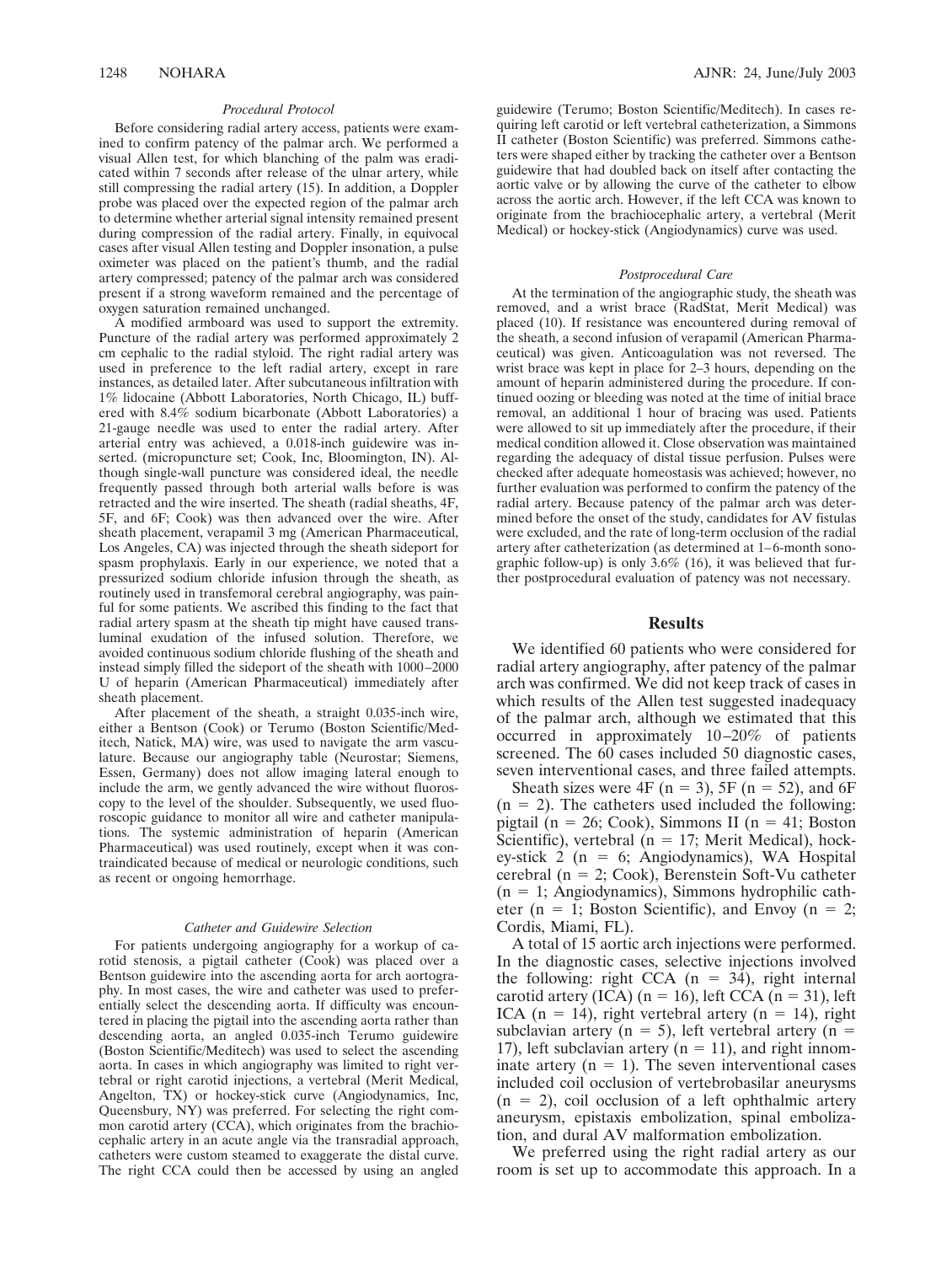single case in which attempts to cannulate the right radial artery failed (presumably as a result of a previous arterial line), successful cannulation of the left radial artery was performed as described before. The patient rested his arm across his chest for the duration of the procedure, without discomfort.

A total of three failed attempts occurred, wherein transradial arterial access was unsuccessful and femoral angiography was performed. Minor bleeding from the puncture site was seen in seven  $(12\%)$  of 57 cases. In these seven cases, bleeding stopped after 1 additional hour of compression with the RadStat device (Merit Medical). Complications included forearm hematoma ( $n = 1$ ), dissection of the right CCA  $(n = 1)$ , and transient reddening of the hand  $(n = 1)$ . The single case of forearm hematoma occurred because of perforation of the radial artery due to the tip of the dilator, which was inadvertently advanced beyond the tip of the guidewire. The hematoma resolved without sequelae. None of the complications conveyed long-term morbidity or lengthened the patient's hospital stay. The mean duration of the diagnostic procedure was 40 minutes (range, 15–120 minutes  $\pm$  19 [SD]).

# **Discussion**

The radial artery approach is a well-established practice in coronary artery intervention. A recent study described its potential usefulness in neuroangiography, but its scope was limited to a single 4F catheter type, and it offered few procedural details that could facilitate adoption of the technique by those inexperienced with the transradial approach (11). Another group (14) reported excellent results in a cohort of similar size and also offered some details regarding the technique. Reports of transradial angiography for interventional neuroradiology are limited (10, 13). Our study broadens the current literature about transradial angiography by providing procedural details regarding patient assessment, access techniques, and catheter selection.

Our study findings confirm the utility of transradial angiography in diagnostic and interventional neuroangiographic procedures. Compared with the standard femoral and brachial approaches, this approach offers equal access to all relevant brachiocephalic vessels, including both vertebral arteries and ICAs; it exhibits comparable or lower complication rates; it has less severe consequences due to occlusion; it does not require the termination of anticoagulation; and it potentially offers greater patient comfort.

The transradial approach is ideal for interventions in the right vertebral and right carotid systems. The right vertebral artery is often extremely difficult to catheterize from a transfemoral approach. From a transradial approach, the right vertebral artery is often the cerebral vessel most readily catheterized. Stability of guiding catheters in the right vertebral and carotid systems is outstanding from a transradial approach. Catheter stability is excellent because the catheter system is confined to vessels with relatively small diameters, whereas guiding-catheter instability from a transfemoral approach often results from the need to traverse ectatic and large-diameter aortic arches. In fact, in one diagnostic case, we were unable to obtain catheter stability in the left CCA to perform the procedure. Switching to the radial approach not only allowed diagnostic runs but also enabled us to perform interventional permanent balloon occlusion of the left ICA when the patient returned because the transfemoral approach fail for a second time.

The complication rates with the transradial approach are comparable to those of the femoral approach, if not slightly improved (6). In comparison, axillary and brachial artery access has a fivefold increase in the complication rate, compared with the rate with puncture of a femoral graft; overall risk for all minor and major complications is 8% (17–18). The rate of serious complications requiring further hospitalization or surgery is 3.3% for axillary-brachial access versus 1.7% for the transfemoral approach (19).

The higher rate of major complications encountered with the axillary-brachial approach is primarily due to occlusion leading to limb ischemia and clinically important hematoma leading to nerve impingement. These two complications are far less likely to occur with the transradial approach. Unlike the brachial or axillary arteries, the radial artery is not an end artery in cases in which Allen test results are normal. Patency of the palmar arch protects the vascular supply to the hand; therefore, the incidence of distal ischemia is low. Previous series have demonstrated that occlusion rates of the radial artery after transradial cardiac catheterization range from  $0\%$  to 5% (16, 20–21). However, to our knowledge, cases of clinically important ischemic complications due to radial artery occlusion have not been reported.

In the axillary-brachial approach, large hematomas can occur because maintaining adequate compression of the axillary or brachial artery is difficult and because of the anatomic location of the nerves. These hematomas can result in brachial plexus compression or injury. These risks are reduced in the transradial approach, because bleeding in the location is so readily apparent that hematomas of a size sufficient to cause vascular and neurologic symptoms are extremely rare.

Anticoagulation is a contraindication for axillarybrachial and femoral approaches secondary to the potential for neurologic compromise caused by a large hematoma. Anticoagulation does not have to be terminated for the transradial approach. Furthermore, anticoagulants can be administered without the need for reversal at the termination of the procedure.

Although we did not specifically quantify the response of patients and nursing staff to the use of transradial angiography, we noted outstanding satisfaction with the technique in both groups. The transradial approach facilitates outpatient angiography, and nursing care is straightforward. Patients who undergo immediate postangiographic procedures, such as radiosurgery, may benefit from transradial angiography.